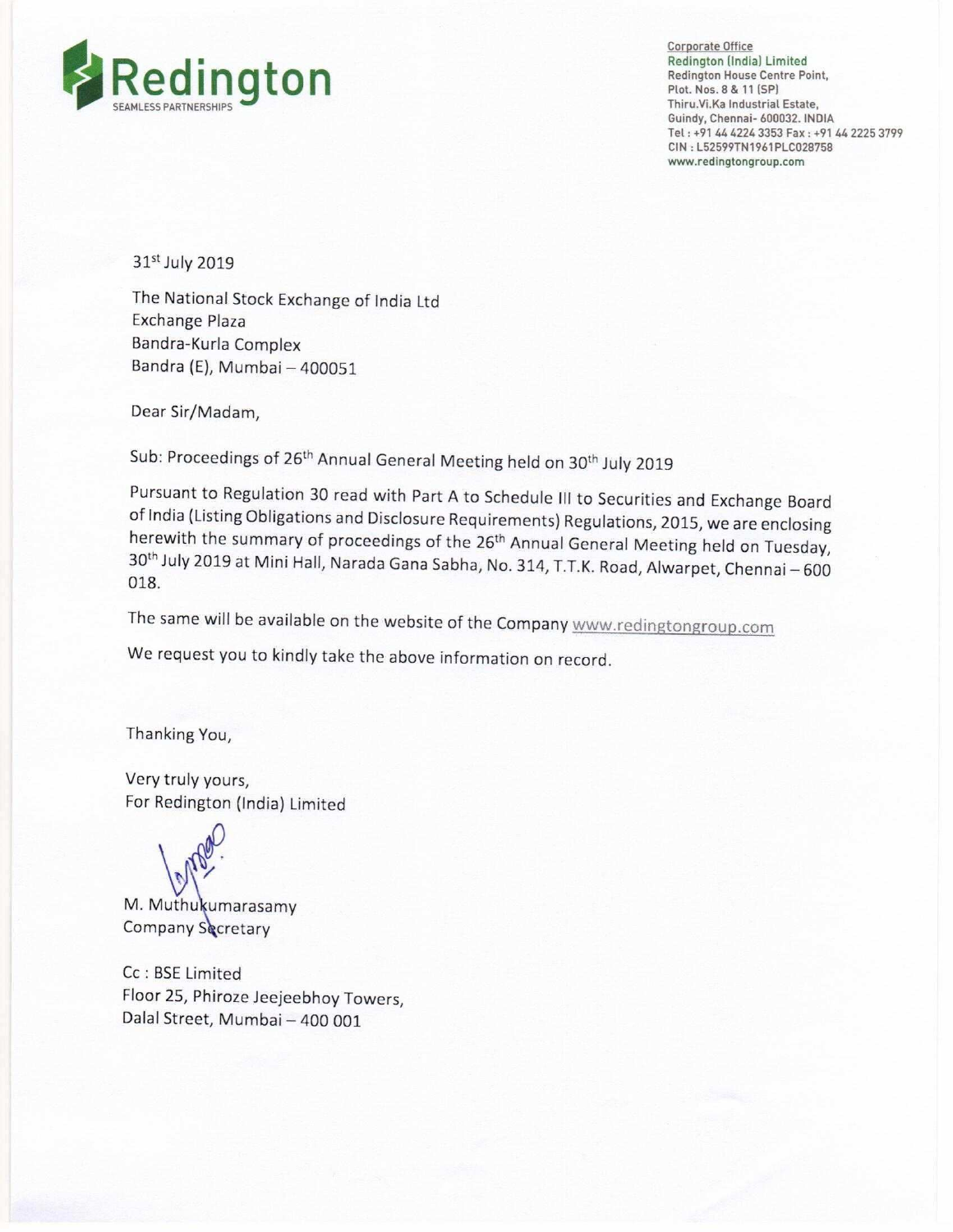

## Summary of proceedings at the 26<sup>th</sup> Annual General Meeting

The 26<sup>th</sup> Annual General Meeting (AGM) of the members of Redington (India) Limited ('the Company') was held on Tuesday, 30<sup>th</sup> July 2019 at Mini Hall, Narada Gana Sabha, No. 314, T.T.K. Road, Alwarpet, Chennai — 600 018.

## Directors present:

Prof. J. Ramachandran — independent Director, Chairman of the Board and Representative of Nomination and Remuneration Committee

Mr. B. Ramaratnam — Independent Director and Chairman of Audit Committee and Stakeholders Relationship Committee

Mr. Raj Shankar — Managing Director

Mr. S. V. Krishnan — Whole time Director

## In attendance:

Mr. M. Muthukumarasamy — Company Secretary and Compliance Officer

Mr. Sethuraman –Partner, M/s. BSR & Co. LLP - Statutory Auditor

CS R. Bhuvana — Secretarial Auditor/Scrutinizer

Prof. J. Ramachandran chaired the meeting. He introduced the Directors and Key Managerial Personnel present on the dais. The Chairman informed the members the reasons for the inability of remaining directors to attend the meeting. The requisite quorum being present, he called the meeting to order.

The Chairman thereafter declared that all the documents required as per the statutory provisions were available for inspection. With the permission of the members, the Chairman considered the Notice of the AGM and Statutory Auditor's report as read. The Chairman highlighted that there was no qualification or remark in Statutory Audit Report and Secretarial Audit Report. The Chairman delivered his speech to the members of the meeting, which interalia included performance of the Company and its subsidiaries during FY 19, Governance practices, changes in composition of the Board and the activities undertaken by the Company towards Corporate Social Responsibility.

Chairman informed the members on the objective and implications of the following resolutions contained in the Notice of the AGM.